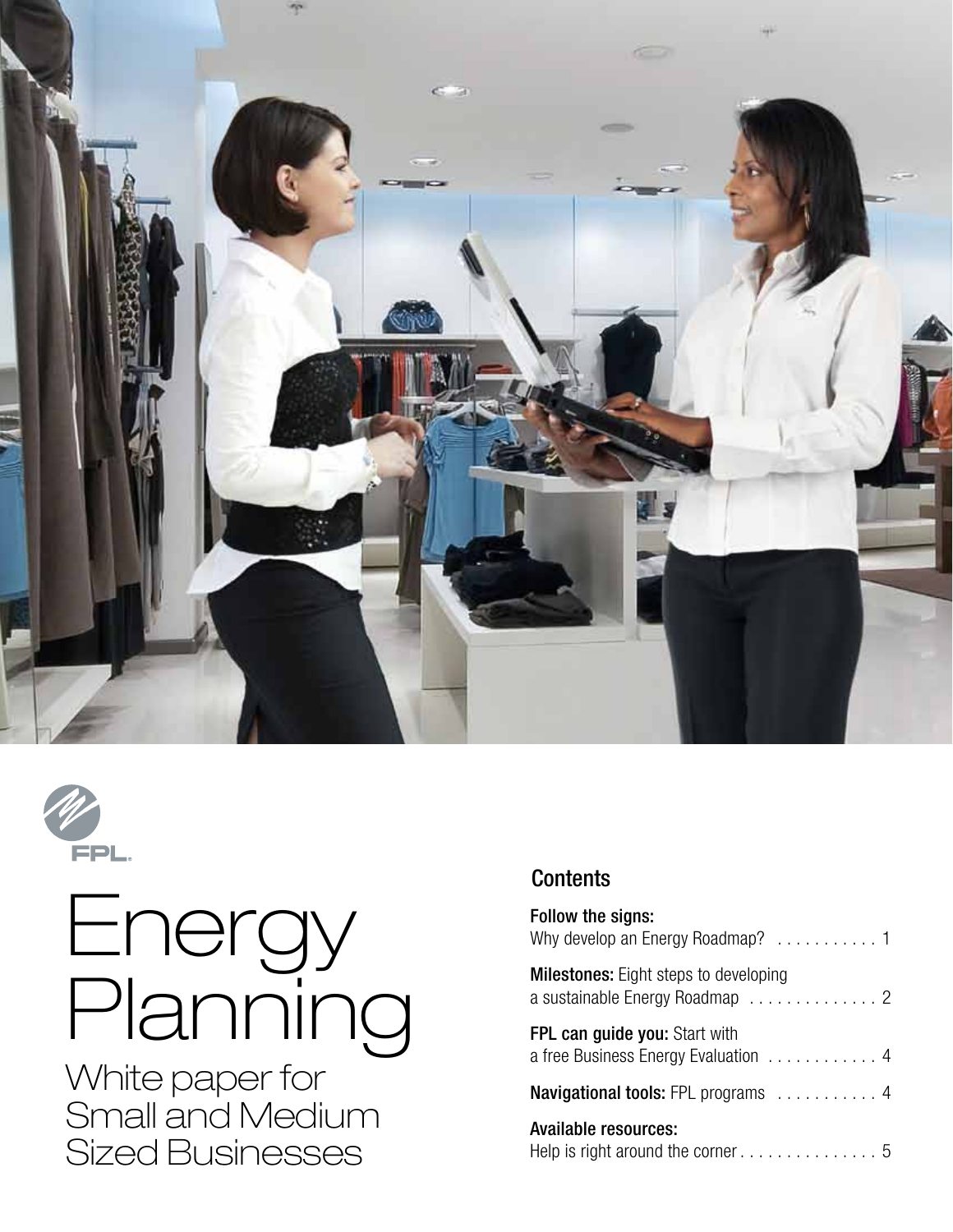

### Energy Planning White Paper

# Understanding the Energy Roadmap

An Energy Roadmap is a planning tool to help you get better control over your energy resources. It will help you identify ways to reduce energy consumption, lowering your bills and decreasing your overhead. Lower overhead means increased profit. And lower overhead gives you the ability to offer more competitive pricing in today's sensitive market. Using less energy is good for the environment, too.

#### An Energy Roadmap

- » Involves goal-setting, assessment, and continual improvement. It's a cyclical process
- » Engages your entire organization in making important decisions affecting energy consumption, such as equipment purchases, operational procedures, and policy-setting
- » Requires integration with other management systems such as quality, safety and environmental
- » A successful Energy Roadmap will not only help you save energy in the short term, but can become a valuable part of your overall business strategy

#### Follow the signs. Why develop an Energy Roadmap?

Developing and implementing a successful Energy Roadmap requires dedicated time and effort. Is it worth it? FPL customers who have taken advantage of programs such as Direct Expansion Air Conditioning (DX HVAC), Energy Recovery Ventilation (ERV), Business Lighting, and Business Envelope think so.

**14 At our Delray location, we had an immediate** 23 percent drop in kilowatt-hour usage. That has a significant impact on our energy bills.

*– Ken Infante, Autonation, Inc. FPL Business Lighting program in action*  $\bigcap$  ... our energy cost savings are about \$2,910.00 per year. JJ

 *Gavin Davis, Driftwood Hospitality Management FPL Building Envelope program in action*

If these customers realized such great savings by implementing just one program, just think about what an ongoing plan could do for you.

In addition to saving on energy costs, developing and implementing a sustained energy management program has been proven to provide organizations with numerous additional benefits, including:

- » Operations and Maintenance reduced maintenance and labor costs, lower water consumption, decreased cooling loads, less need for treatment chemicals, and reduced equipment and materials purchases
- » Production increased production levels and reduced waste, better production reliability and lower product defects, and shorter process or cycle times
- » Environment lower air emissions, reduced hazardous waste, lower levels of wastewater and associated cost reductions in wastewater treatment, and improved corporate image
- » Workplace improved workplace safety, reduced noise levels, better indoor air quality, and improved employee commitment and "sense of participation"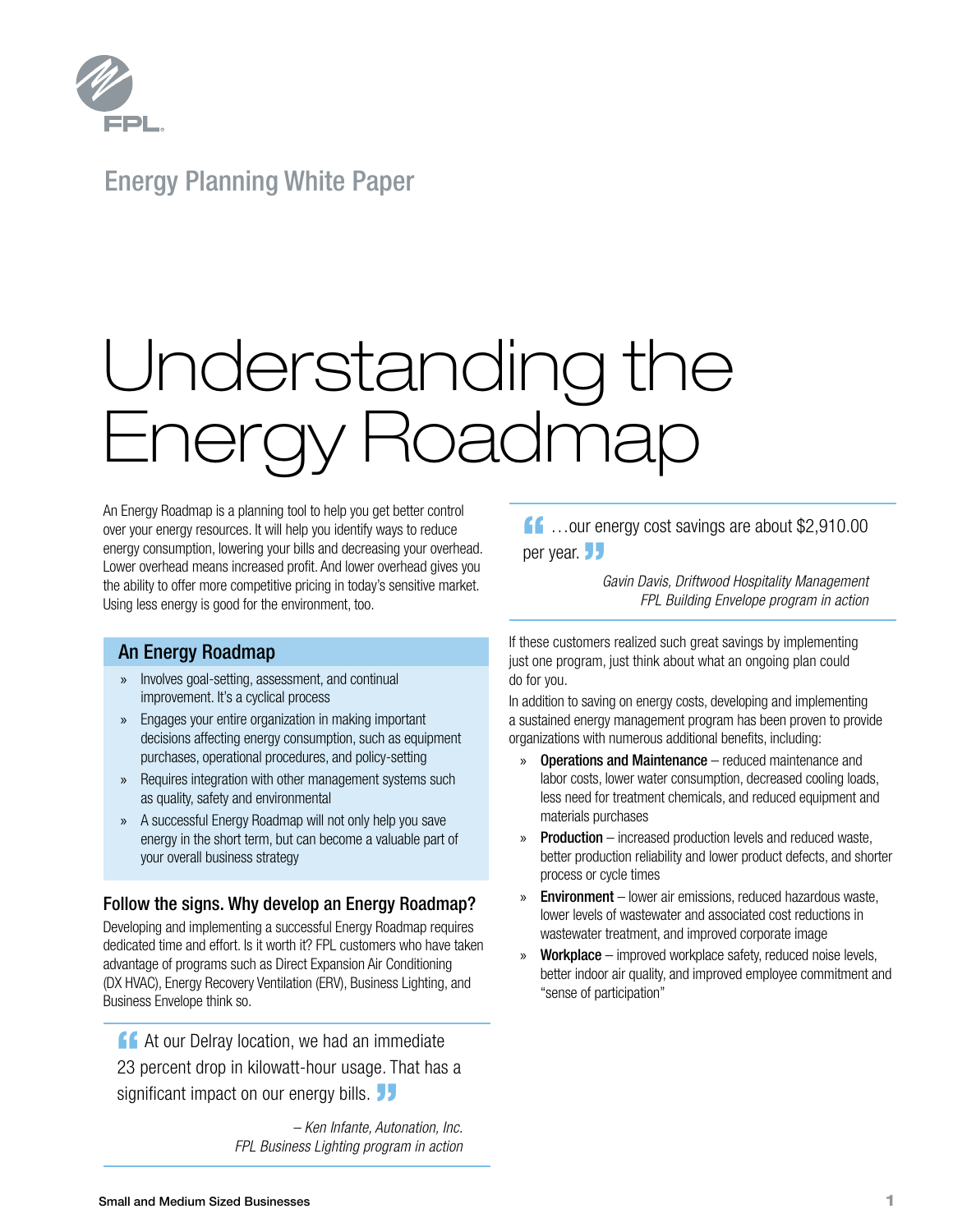#### **Milestones**

# Eight steps to developing a successful Energy Roadmap

You've decided to develop an Energy Roadmap for 2010. You've solicited cooperation from your associates and employees. You've set time aside to begin the planning process. You're ready to reap the rewards. So where do you begin?

To simplify the process, FPL has developed the following eight milestones based on guidelines set by the U.S. Environmental Protection Agency. The process is based on best practices of leading environmental performers, so you are basing your business decisions on tried and true practices.

After your company has developed its Roadmap, your energy management program will include the following elements:

- » A system for monitoring energy usage over time and processes for assessing energy performance
- » An action plan with a continuous improvement methodology that includes periodic performance evaluation against set targets
- » A policy for evaluating and investing in energy efficient technology, along with the resources and staffing to implement the technology

Here are the milestones that will take your company where it needs to go:

#### Milestone one

#### Make a commitment

No matter the size or type of your organization, the common element of successful energy management is commitment. Organizations make a commitment to allocate staff and funding to achieve continual improvement. To establish an energy program, leading organizations form a dedicated energy team and institute an energy policy. For example:

- » Have the CEO or head of the organization officially issue the policy
- » Involve key people in policy development to ensure buy-in
- » Tailor the policy to the organization's culture
- » Make the policy understandable to employees and public alike
- » Consider the skills and abilities of management and employees
- » Include detail that covers day-to-day operations
- » Communicate the policy to all staff and employees, and encourage them to get involved

#### Milestone two

#### Assess performance

Many organizations identify opportunities to improve energy performance and gain financial benefits by understanding current and past energy use. Assessing performance is the periodic process of evaluating energy use for all major facilities and functions in the organization and establishing a baseline for measuring future results of efficiency efforts. Key aspects include data collection and management, baselining and benchmarking, and analysis and evaluation.

#### Milestone three

#### Set goals

Performance goals drive energy management activities and promote continual improvement. Setting clear and measurable goals is critical for understanding intended results, developing effective strategies, and reaping financial gains. Well-stated goals guide daily decision-making and are the basis for tracking and measuring progress. Communicating and posting goals can motivate staff to support energy management efforts throughout the organization. The Energy Director in conjunction with the Energy Team typically develops goals.

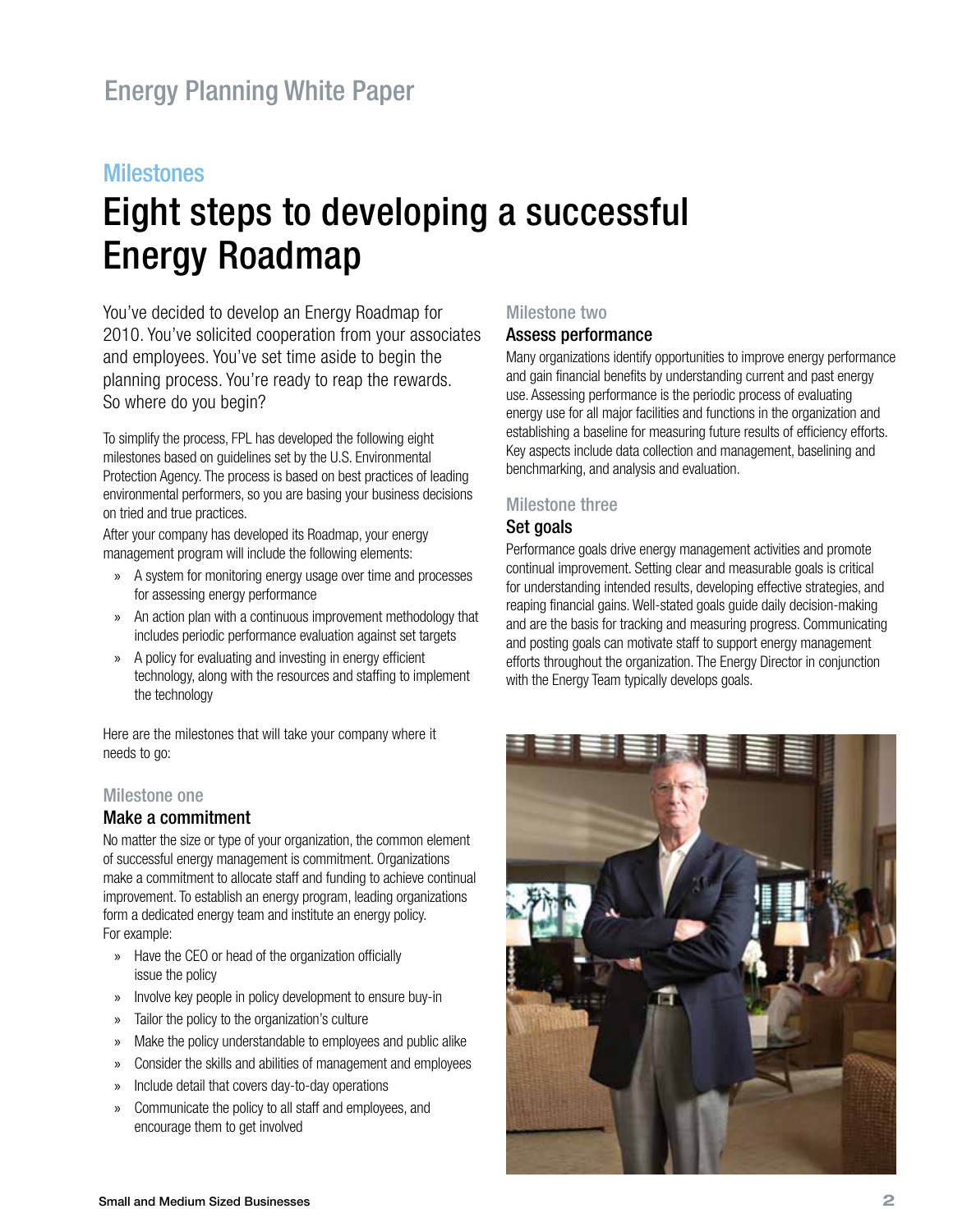## Energy Planning White Paper



#### Milestone four

#### Create an action plan

With goals in place, your organization is now poised to develop a Roadmap to improve energy performance. Successful organizations use a detailed action plan to ensure a systematic process to implement energy performance measures. Unlike the energy policy, the action plan is updated regularly, most often on an annual basis, to reflect achievements, changes in performance, and shifting priorities. While the scope and scale of the action plan is often dependent on the organization, a good place to start is by determining the technical steps and targets, and defining individual roles and resources.

#### Milestone five

#### Implement the action plan

Reaching your goals frequently depends on the awareness, commitment and capability of the people who will implement the projects defined in your action plan. In addition to implementing the technical aspects of your action plan, consider these elements:

- » Create a communication plan Develop targeted information for key audiences about your energy management program
- » Raise awareness Build support at all levels of your organization for energy management initiatives and goals
- » Build capacity Expand the capacity of your staff through training, access to information, and transfer of successful practices, procedures and technologies
- $\gg$  **Motivate** Create incentives that encourage staff to improve energy performance to achieve goals
- » Track and monitor Use the tracking system developed as part of the action plan to track and monitor progress regularly

#### Milestone six

#### Evaluate progress

Evaluating progress includes formal review of both energy use data and the activities carried out as part of the action plan as compared to your performance goals. Information gathered during the formal review process is used by many organizations to create new action plans, identify best practices and set new performance goals.

#### Milestone seven

#### Communicate results

Periodically informing your organization about progress is critical. Updates allow the team to stay on track when considerable progress has been made and to evolve when improvement is required. Regular communications also keep the momentum going, especially during busy seasons when the organization's focus may be elsewhere.

#### Milestone eight

#### Recognize achievements

Providing and seeking recognition for energy management achievements is a proven step for sustaining support for your program. Recognizing those who helped the organization achieve these results motivates staff and employees and brings positive exposure to the energy management program. Receiving recognition from outside sources validates the importance of the energy management program to both internal and external stakeholders, and provides positive exposure for the organization as a whole.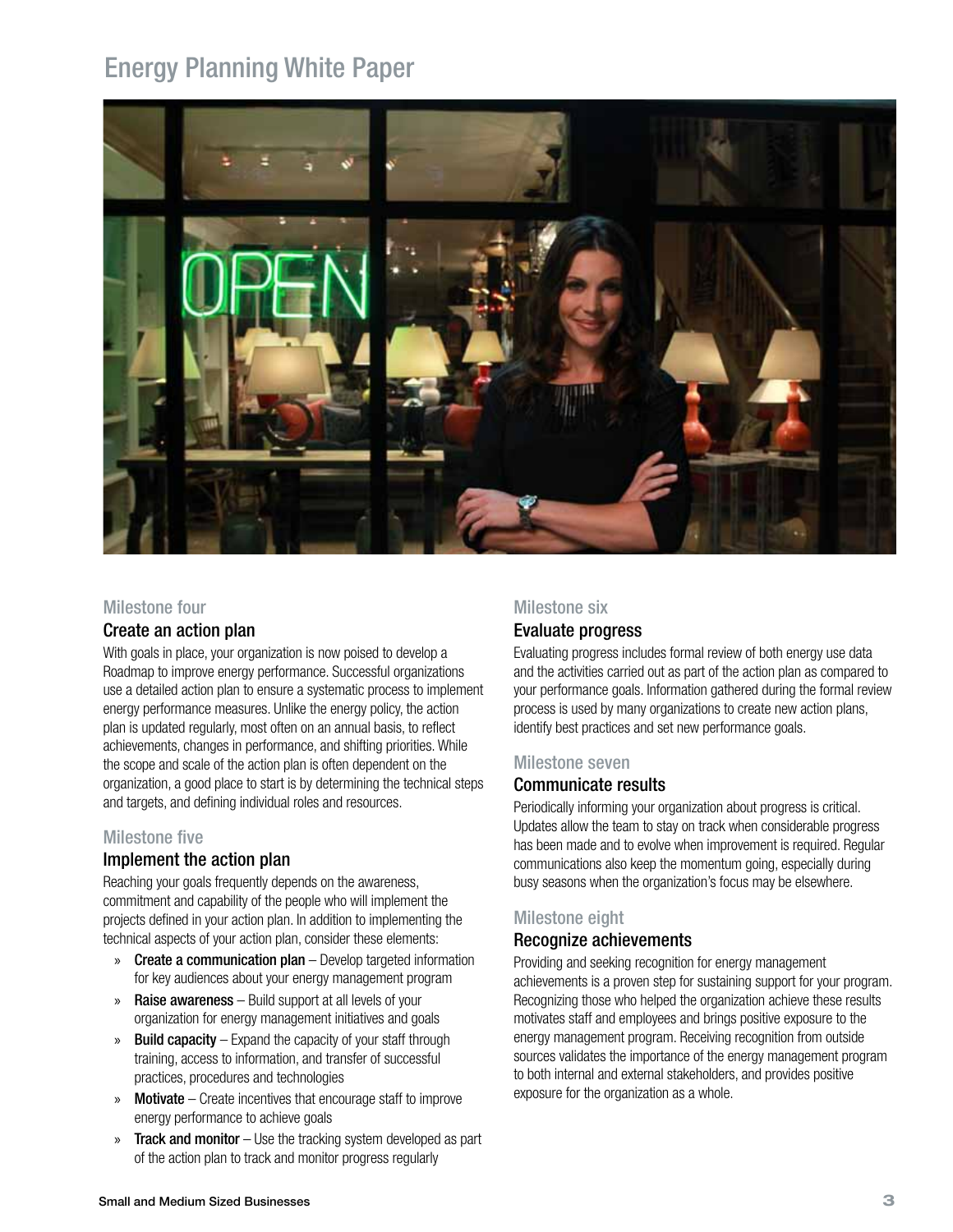#### FPL can guide you. Start with a FREE Business Energy Evaluation (BEE)

A good way to get started with the Performance Assessment milestone is to schedule a FREE Business Energy Evaluation (BEE). A BEE is a comprehensive review of your facility's energy usage conducted by an FPL energy expert on-site at your business. The results will help you make informed decisions on focus areas for cost-cutting efforts.

Our energy expert will examine your company's:

- » Heating, ventilating and air conditioning systems (HVAC)
- » Rate schedule and power usage patterns
- » Building envelope (areas such as roof, windows and insulation)
- » Lighting and water heating
- » Processing equipment such as motors, air compressor systems, elevators, conveyors, food preparation equipment, refrigeration equipment, etc.

You'll receive:

- » Specific recommendations on how your business can reduce energy costs
- » Suggestions about which of FPL's energy-saving programs are right for you, and which rebates may apply to your business
- » Comparisons of your facility's electricity usage to that of similar businesses
- » Information about how weather can affect your facility's energy efficiency

If your business is on a General Service Non-Demand Rate 68 (this is indicated on your bill), you may take the Online Business Energy Evaluation. Save time by logging on to get personalized, cost-saving recommendations specific to your business. Just visit www.FPL.com/OBEE.

## FPL programs – Navigational tools

FPL offers programs and resources that work in conjunction with your Energy Roadmap. Increased energy efficiency is our common goal, and most of these programs offer rebates to offset the cost of upgrading technology. Most improvements pay for themselves in reduced electric bills.

| <b>PROGRAM</b>                                        | <b>ELIGIBILITY</b>                                               | INCENTIVE<br>(BE SURE TO CHECK FULL PROGRAM DESCRIPTION AND ELIGIBILITY<br>CRITERIA FOR MORE DETAILED INFORMATION)                                  |
|-------------------------------------------------------|------------------------------------------------------------------|-----------------------------------------------------------------------------------------------------------------------------------------------------|
| Business On Call®                                     | Average monthly energy<br>usage: 1,300 kWh (less<br>than 20 kwd) | Monthly bill credit for agreeing to let FPL occasionally turn off<br>your air conditioning system for short periods of time, only when<br>necessary |
| <b>Direct Expansion Air Conditioning</b><br>(DX HVAC) | All businesses                                                   | Rebate on qualifying high-efficiency split/packaged DX unit<br>» Replacements<br>» Units installed during new construction                          |
| <b>Energy Recovery Ventilation</b><br>(ERV)           | All businesses                                                   | Rebates on a qualifying ERV unit on a new or existing<br><b>HVAC</b> system                                                                         |
| <b>Water Heating</b>                                  | All businesses                                                   | Rebates based on equipment size and type                                                                                                            |
| <b>Business Lighting</b>                              | All businesses                                                   | » Discounts on better quality lighting<br>» Rebates of up to \$2 per qualifying lamp                                                                |
| <b>Building Envelope</b>                              | All businesses                                                   | Rebates on qualifying:<br>» Roof and ceiling insulation<br>» Reflective window film<br>» Reflective roof treatments                                 |
| Kitchen Demand-Controlled Ventilation                 | All businesses                                                   | Reduce fan energy costs by up to 50 percent a year                                                                                                  |
| <b>Demand Control Ventilation</b><br>(DCV)            | Average monthly energy<br>usage: 20,000 kWh<br>(20-499 kwd)      | Rebates on a qualifying DCV system                                                                                                                  |
| <b>Chillers</b>                                       | Average monthly energy<br>usage: 20,000 kWh<br>(20-499 kwd)      | Rebates on qualifying high-efficiency chillers<br>» Replacements<br>» Units installed during new construction                                       |
| <b>Thermal Energy Storage (TES)</b>                   | Average monthly energy<br>usage: 20,000 kWh<br>(20-499 kwd)      | » Feasibility study funding<br>» Rebates for system installation<br>» Equipment-commissioning funding                                               |